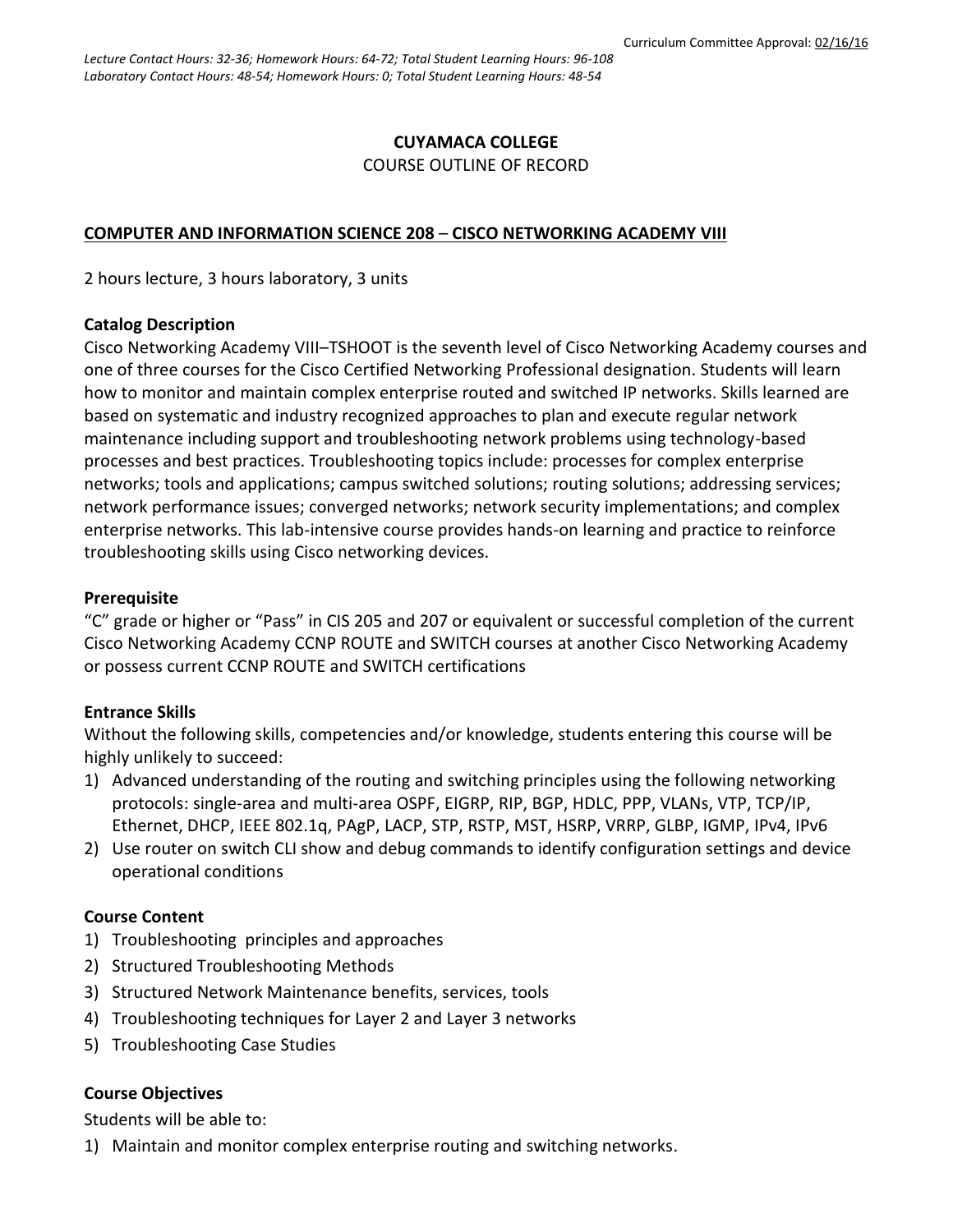- 2) Implement a structured process for collecting network information, capturing traffic, using event notifications, and working with maintenance and troubleshooting tools.
- 3) Identify, Analyze, and Troubleshoot network problems in complex router and switch enterprise networks using structured troubleshooting methods and procedures.

## **Method of Evaluation (Measuring Student Learning Outcomes with Representative Assignments)**

A grading system will be established by the instructor and implemented uniformly. Grades will be based on demonstrated proficiency in subject matter determined by multiple measurements for evaluation, one of which must be essay exams, skills demonstration or, where appropriate, the symbol system.

- 1) Written quizzes and exams that measure students' ability to describe network switching technologies, functions and characteristics, and analyze a scenario and choose the alternatives and troubleshooting options.
- 2) Scenario-based lab activities that measure students' ability to configure switching technologies on a switched campus network topology.
- 3) Practical application-based examinations that measure students' ability to evaluate a scenariobased switch topology; analyze the topology and determine configuration requirements/problems; configure multiple switches using the Cisco IOS to achieve the correct requirements of the scenario.

## **Special Materials Required of Students**

Electronic storage media

## **Minimum Instructional Facilities**

Computers with Internet browser, Internet connectivity, and software; network connection not connected to school academic resources; 19-inch equipment racks populated with cross-connect patch panels, Cisco Access routers and switches, access servers, interconnecting CAT 5E and Serial cabling; whiteboards; student desks and chairs; teacher desk and chair; lab desks with computers not connected to the school academic network resources; overhead computer projection system and screen; printer; computer server; storage cabinets.

## **Method of Instruction**

- 1) Lecture and demonstration
- 2) Hands-on practice using the laboratory routers, switches, patch panels, access servers, computers, and virtualized PCs

# **Out-of-Class Assignments**

May include the following:

- 1) Reading assignments
- 2) Technical Skill Labs using NetLabs
- 3) Technical Skill Labs using laboratory routers, switches, patch panels, access servers, computers, and virtualized PCs
- 4) Tests and quizzes

## **Texts and References**

1) Required (representative example): Troubleshooting and Maintaining Cisco IP Networks (TSHOOT) Foundation Learning Guide: (CCNP TSHOOT 300-135) (Foundation Learning Guides) 1st Edition; by Amir Ranjbar (Author);Series: Foundation Learning Guides; Hardcover: 496 pages; Publisher: Cisco Press; 1 edition (January 10, 2015);Language: English; ISBN-10: 158720455X; ISBN-13: 978- 1587204555